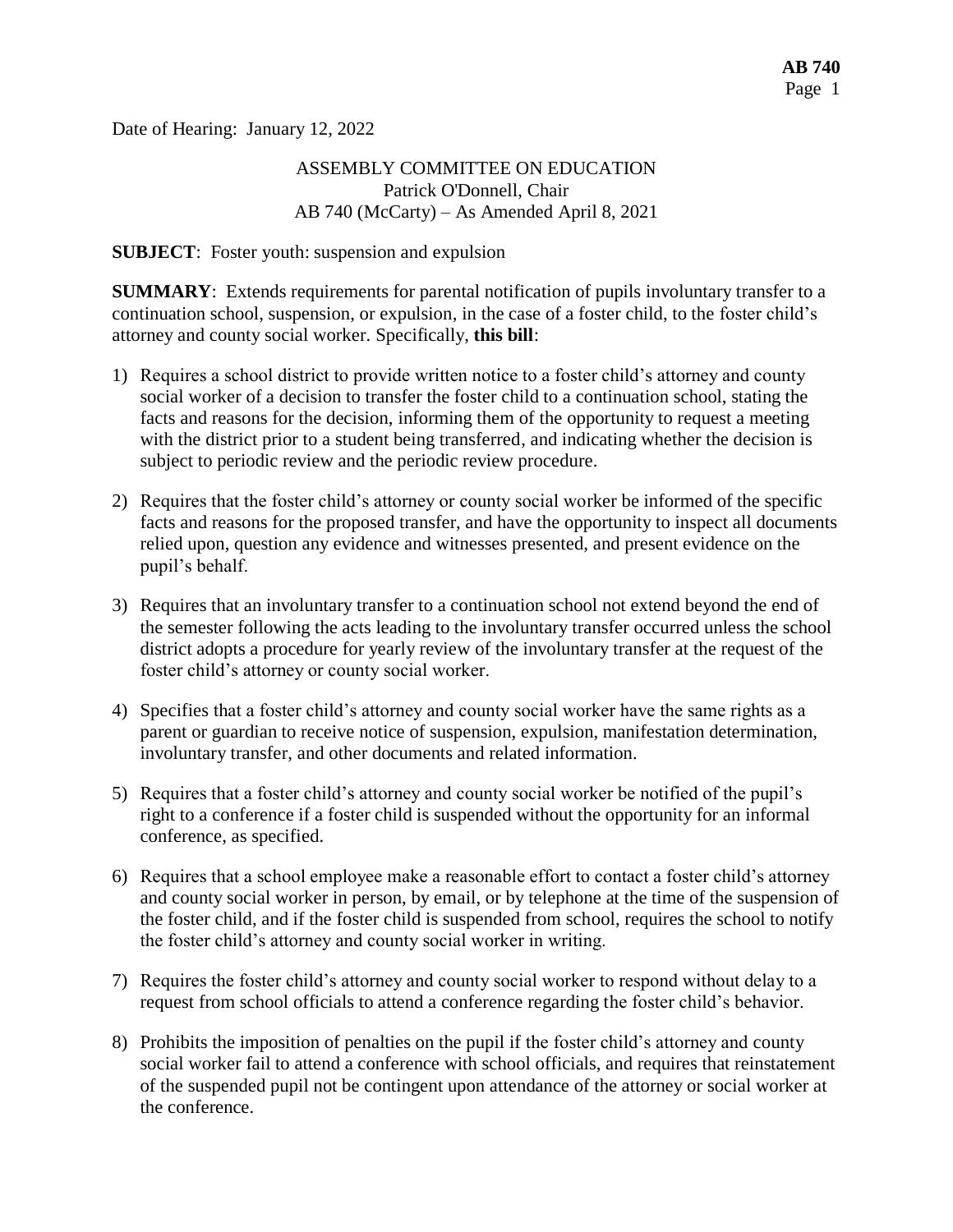- 9) Requires that a foster child's attorney and county social worker be notified by a school employee in person, by email, or by telephone if a foster child is assigned to a supervised suspension classroom, and that if the suspension is for longer than one class period, the notification must be in writing.
- 10) If a local educational agency (LEA) is proposing a change of placement for a foster child with exceptional needs, requires the LEA to invite the foster child's attorney and county social worker to participate in the individualized education program (IEP) team meeting that makes a manifestation determination, as specified.
- 11) Repeals existing law that authorizes, but does not require, a school district to provide notice of an expulsion hearing to a foster child's attorney and a representative of the county child welfare agency at least 10 days before an expulsion hearing, and instead requires such notification to the attorney and county social worker at least 10 days before the hearing.

### **EXISTING LAW**:

- 1) Confers certain rights on all children placed in foster care, including the right to be represented by an attorney to advocate for the child's protection, safety, and well-being. (Welfare and Institutions Code (WIC) 16001.9(a)(33))
- 2) Requires each LEA to designate a staff person as the educational liaison for foster children. (Educational Code (EC) 48853.5)
- 3) Requires an LEA to notify a foster child's attorney and the appropriate representative of the county child welfare agency of pending expulsion proceedings if the decision to recommend expulsion is a discretionary act, pending proceedings to extend a suspension until an expulsion decision is rendered if the decision to recommend expulsion is a discretionary act, and, if the foster child is an individual with exceptional needs, pending manifestation determinations if the LEA has proposed a change in placement due to an act for which the decision to recommend expulsion is at the discretion of the principal or the district superintendent of schools. (EC 48853.5)
- 4) Requires an LEA to, prior to making a recommendation to move a foster child from their school of origin, to provide the foster child and the person holding the right to make educational decisions for the foster child with a written explanation stating the basis for the recommendation and how it serves the foster child's best interests. (EC 48843.5)
- 5) Prohibits the suspension of any pupil in kindergarten or grades one to five, inclusive, and the expulsion of any pupil in kindergarten through 12th grade inclusive, who disrupts school activities or otherwise willfully defies the valid authority of supervisors, teachers, administrators, or school officials; prohibits, from July 1, 2020, until July 1, 2025, the suspension of any pupil or grades six to eight, inclusive, for that same act; and applies these provisions to charter schools. Encourages the use of research-based alternatives to suspension or expulsion to improve behavioral and academic outcomes. (EC 48900)
- 6) Prohibits a pupil from being suspended from school or recommended for expulsion, unless the superintendent of the school district, or the principal of the school, determines that the pupil has committed any of the following offenses: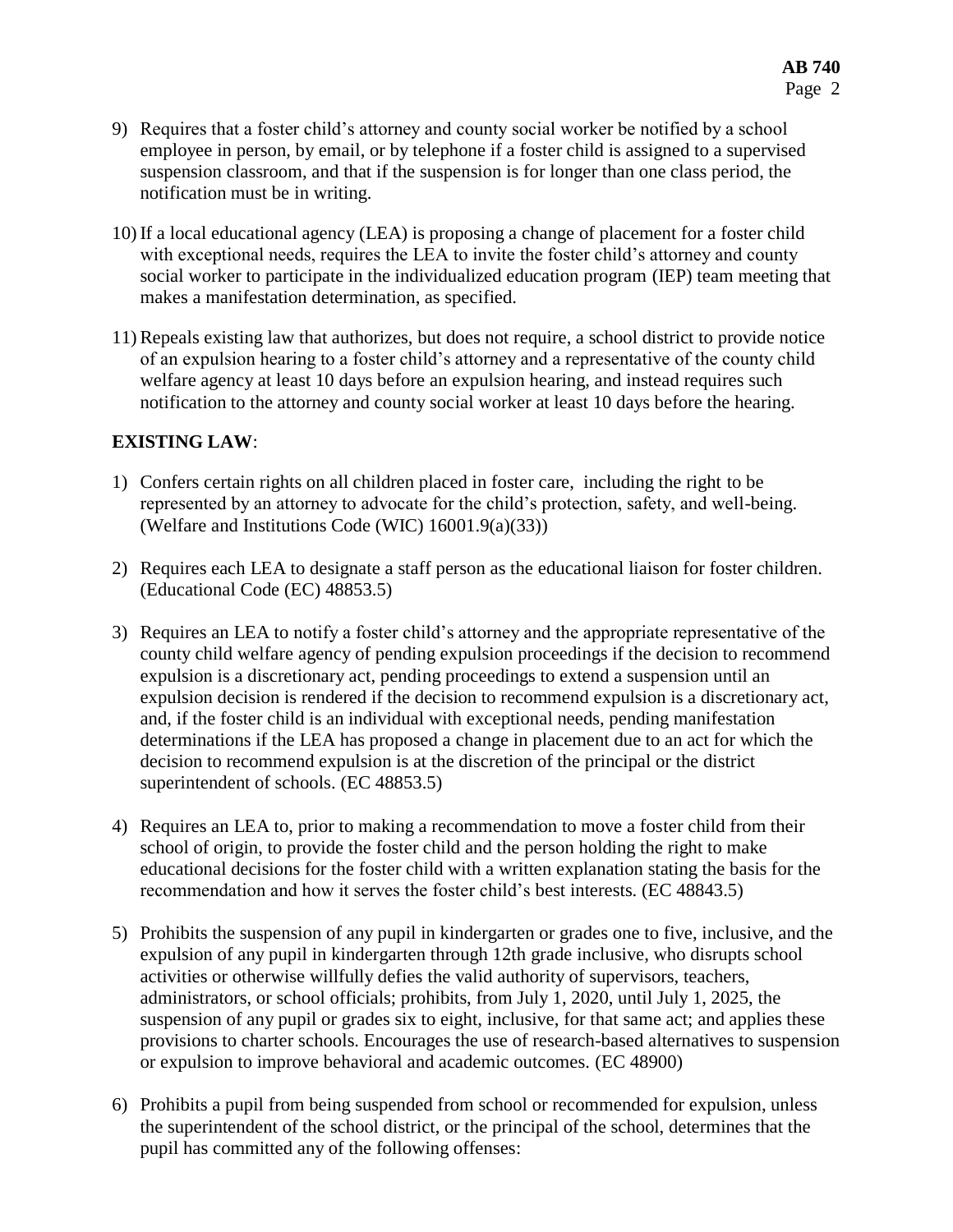- Causing, attempting to cause, or threatening to cause physical injury to another person, or willfully using force or violence upon another person, except in selfdefense;
- Possessing, selling, or otherwise furnishing a firearm, knife, explosive, or other dangerous object, unless the student had obtained prior written permission to possess the item;
- Unlawfully possessing, using, selling, or otherwise furnishing a controlled substance;
- Unlawfully offering, arranging, or negotiating to sell a controlled substance, alcoholic beverage, or an intoxicant of any kind;
- Committing or attempting to commit robbery or extortion;
- Causing or attempting to cause damage to school property or private property;
- Stealing or attempting to steal school property or private property;
- Possessing or using tobacco, or products containing tobacco or nicotine products;
- Committing an obscene act or engaging in habitual profanity or vulgarity;
- Unlawfully possessing or unlawfully offering, arranging or negotiating to sell drug paraphernalia;
- Disrupting school activities or otherwise willfully defying the authority of supervisors, teachers, administrators, school officials or other school personnel engaged in the performance of their duties; (Grades 4-12 only)
- Knowingly receiving stolen school property or private property;
- Possessing an imitation firearm;
- Committing or attempting to commit a sexual assault or sexual battery;
- Harassing, threatening, or intimidating a pupil who is a complaining witness or a witness in a school disciplinary proceeding in order to prevent the pupil from being a witness or retaliating against that pupil for being a witness, or both;
- Unlawfully offering, arranging to sell, or negotiating to sell the prescription drug Soma;
- Engaging in or attempting to engage in hazing; and
- Engaging in the act of bullying, including, but not limited to, bullying committed by means of an electronic act. (EC 48900)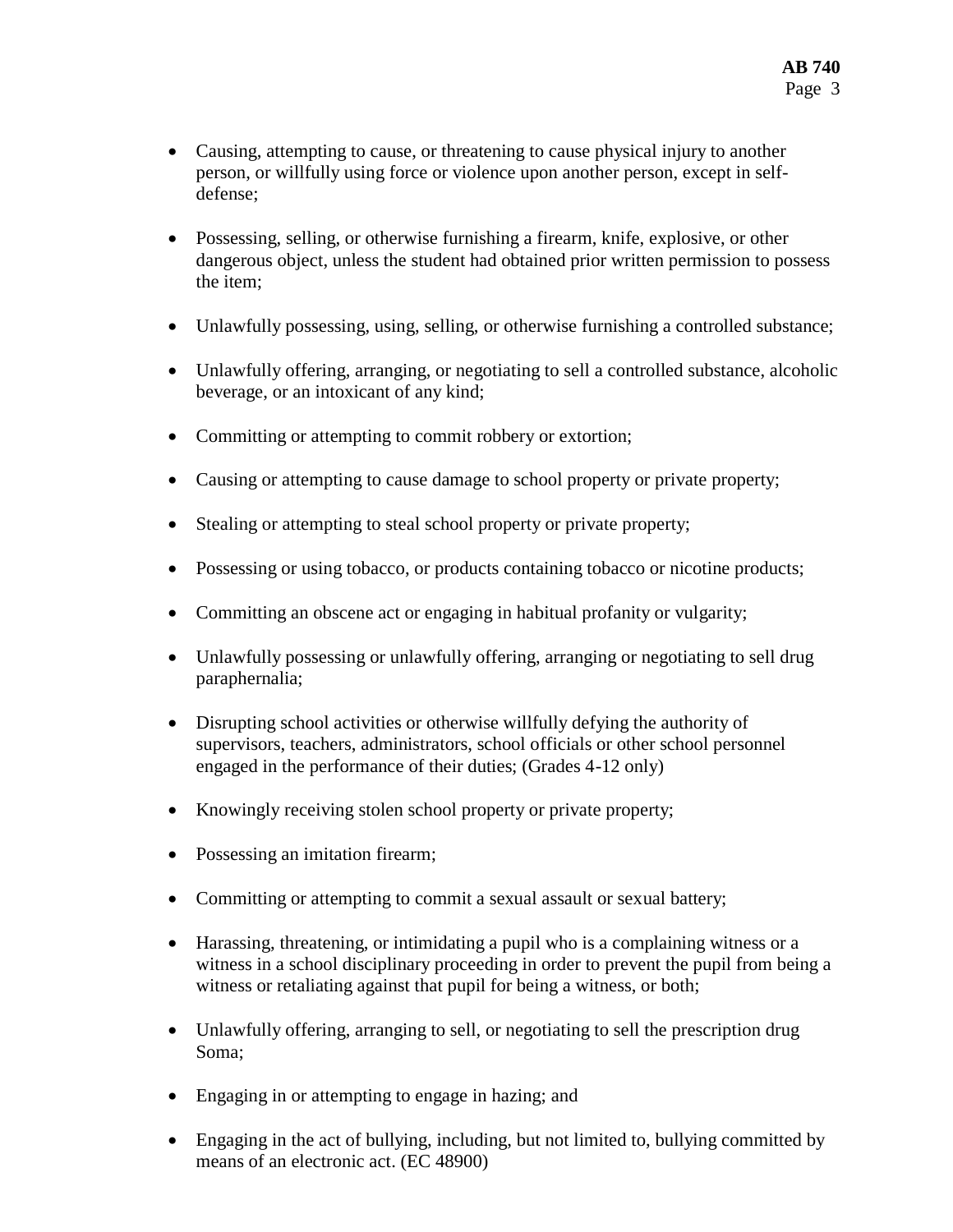- 7) Requires the principal or superintendent of schools to recommend the expulsion of a pupil for any of the following acts committed at school or at a school activity off school grounds, unless it is determined that the expulsion should not be recommended under the circumstances or that an alternative means of correction would address the conduct:
	- Causing serious physical injury to another person, except in self-defense;
	- Possession of any knife or other dangerous object of no reasonable use to the pupil;
	- Unlawful possession of any controlled substance, as specified;
	- Robbery or extortion; and
	- Assault or battery, as defined, upon any school employee. (EC 48915)
- 8) Authorizes a teacher to suspend a pupil from that class for any of the acts identified in (4) above, for the day of the suspension and the day following, and to refer a pupil to the principal for consideration of a suspension from the school. (EC 48910)
- 9) Specifies additional grounds for suspension or recommendations for expulsion:
	- Committing sexual harassment (grades 4 through 12 only);
	- Causing or attempting to cause, threatening to cause, or participating in an act of hate violence (grades 4 through 12 only);
	- Engaging in harassment, threats, or intimidation against school district personnel or pupils that have the effect of disrupting classwork, creating substantial disorder, and invading the rights of either school personnel or pupils by creating an intimidating or hostile educational environment (grades 4 through 12 only); and,
	- Making a terroristic threat against school officials or school property, or both. (EC 48900.2, 48900.3, 48900.4, 48900.7)
- 10) Authorizes the principal of a school or the district superintendent to suspend a pupil from a school for any of the reasons identified above for no more than five consecutive days, and requires that suspension be preceded by an informal conference where the pupil must be informed of the reasons for the disciplinary action, including other means of correction that were attempted before the suspension, and the evidence against them, and must be given the opportunity to present their own version and evidence in their defense. Also requires a school employee to make a reasonable effort to contact the pupil's parent or guardian in person or by telephone, and if the pupil is suspended from school, requires that the parent or guardian be notified in writing. (EC 48911)
- 11) Requires a school employee to notify the pupil's parent or guardian when a pupil is assigned to a supervised suspension classroom, and if the assignment is for longer than one class period, the employee must notify the parent or guardian in writing. (EC 48911.1)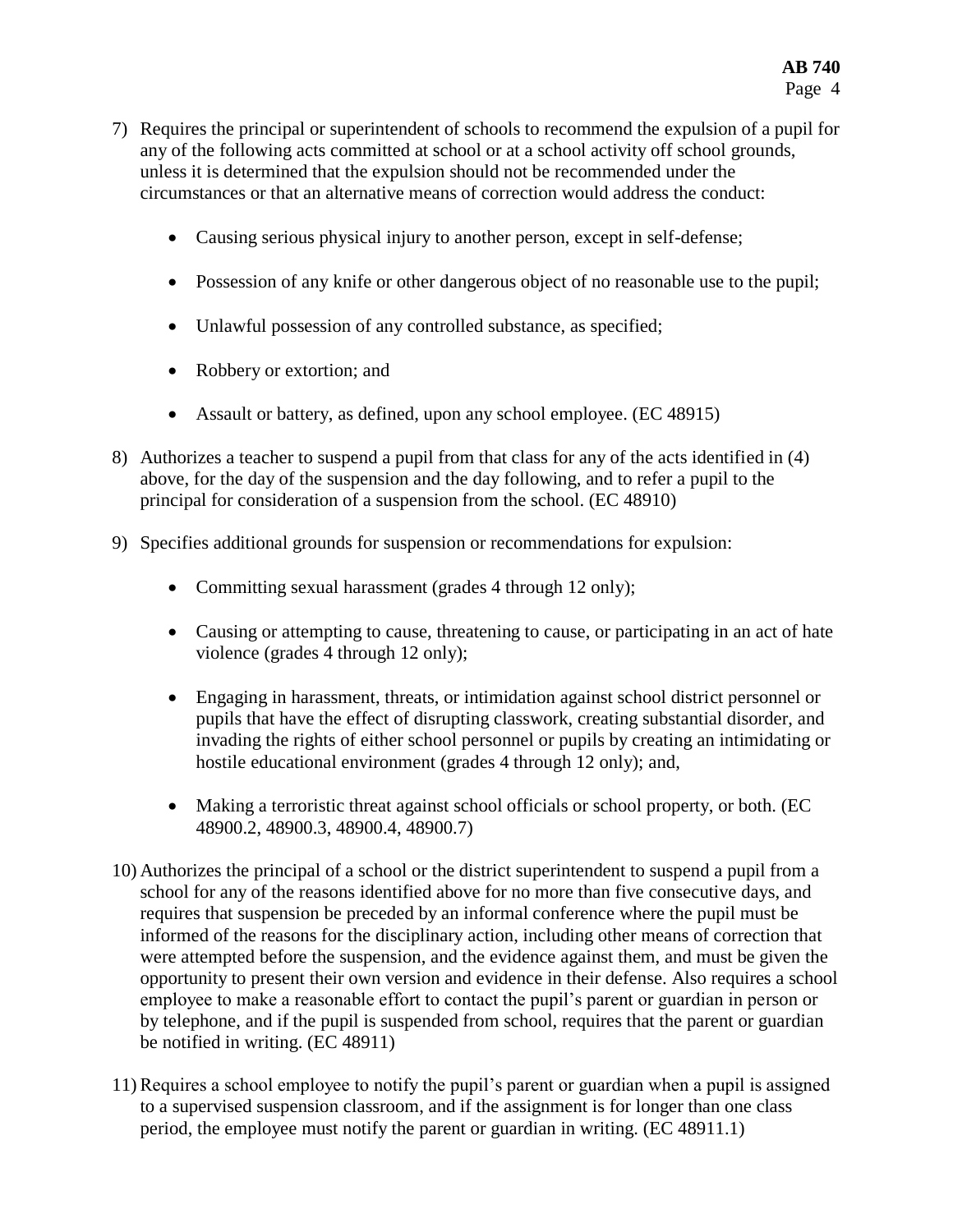- 12) Requires that a suspension only be imposed when other means of correction fail to bring about proper conduct. Specifies that other means of correction may include, but are not limited to, the following:
	- A conference between school personnel, the pupil's parent or guardian, and the pupil;
	- Referrals to the school counselor, psychologist, social worker, child welfare attendance personnel, or other school support service personnel for case management and counseling;
	- Study teams, guidance teams, resource panel teams, or other intervention-related teams that assess the behavior, and develop and implement individualized plans to address the behavior in partnership with the pupil and his or her parents;
	- Referral for a comprehensive psychosocial or psychoeducational assessment;
	- Enrollment in a program for teaching prosocial behavior or anger management;
	- Participation in a restorative justice program;
	- A positive behavior support approach with tiered interventions that occur during the schoolday on campus; and,
	- After school programs that address specific behavioral issues or expose pupils to positive activities and behaviors. (EC 48900.5)
- 13) Requires a teacher to provide homework that would have otherwise been assigned to any pupil in any of grades 1 to 12 who has been suspended from school for two or more schooldays upon the request of a parent, legal guardian, or other person holding the rights to make educational decisions for the pupil. (EC 48913.5)
- 14) Requires, within 10 days of any decision to change the placement of a child with a disability because of a violation of a code of student conduct, the LEA, the parent, and relevant members of the IEP team must review all relevant information provided by the parent to determine if the conduct in question was caused by, or had a direct and substantial relationship to the child's disability; or if the conduct in question was the direct result of the LEA's failure to implement the IEP. If either of these conditions are met, the conduct must be determined to be a manifestation of the child's disability. (Individuals with Disabilities Act (IDEA) Section 300.530 (e).

## **FISCAL EFFECT**: Unknown

## **COMMENTS**:

*Notifications for foster pupils.* This bill requires an LEA employee, typically the foster youth liaison, to notify a foster pupil's court-appointed attorney and county social worker of any suspensions, pending suspensions, involuntary school transfers, expulsion proceedings, or pending proceedings to extend a suspension until an expulsion decision is rendered. Currently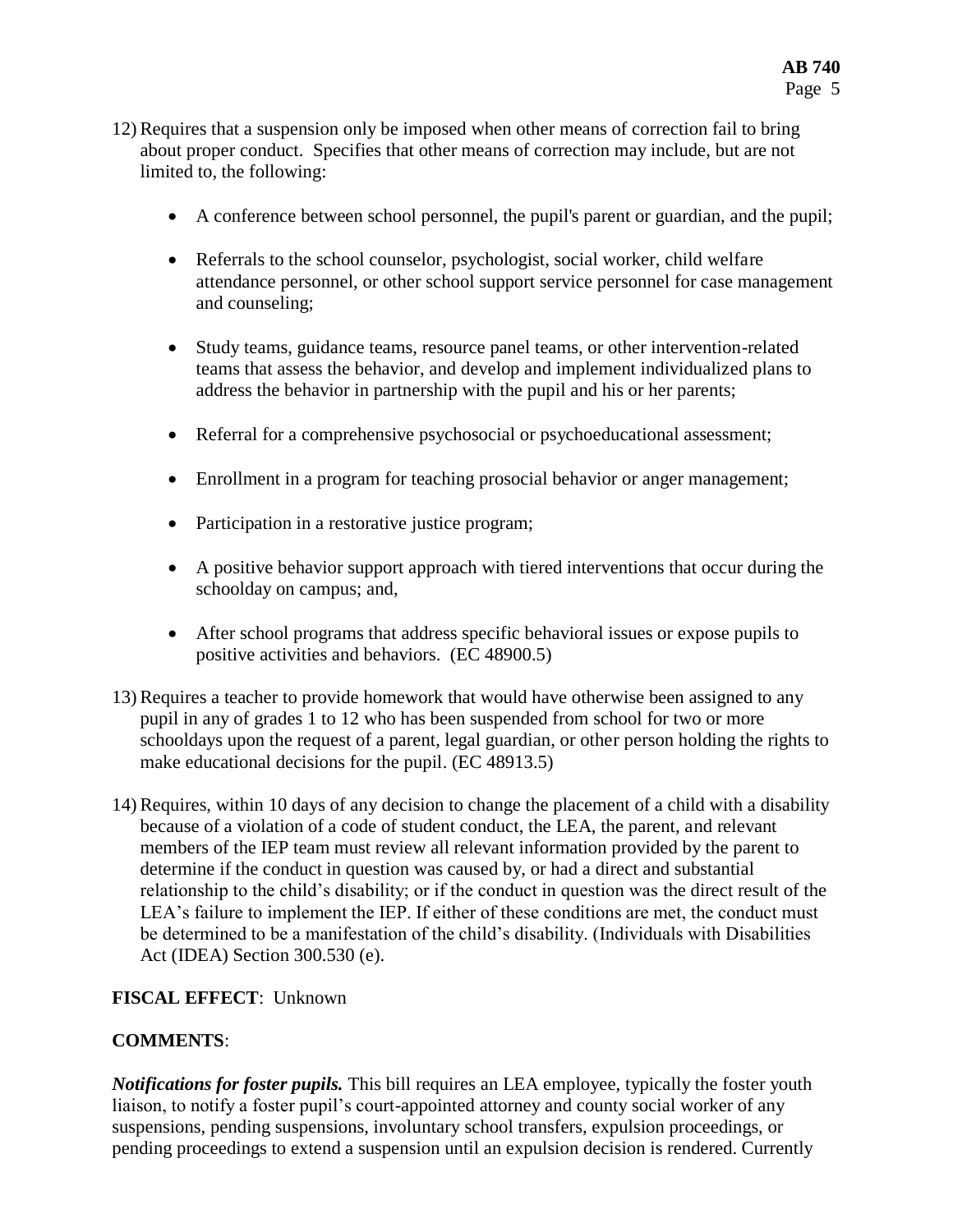the requirement to notify a foster child's attorney or county child welfare agency only applies in the case of discretionary expulsion proceedings.

Current law requires schools to notify a student's parent or guardian regarding suspensions, expulsions, and changes in placements. According to the author, "a foster parent may not be in a position to advocate effectively for a foster student, especially for children in group or transitional settings. Having a trained legal advocate notified in these circumstances will help ensure that foster students are not suspended unnecessarily or unduly."

*Need for the bill.* The author states, "Students in foster care are being failed by California's public school system. Statewide, they are suspended at a rate 331% greater than their peers. In Sacramento County, the rate it is 500% greater, and the data is even more alarming when broken down by gender, race and ethnicity. Excluding these vulnerable students from the classroom fuels a cycle of negative academic outcomes and causes lasting harm. AB 740 will ensure more foster youth stay in school and have an experienced advocate working on their behalf."

*Foster youth outcomes often lag behind those of other students*. There were 46,810 foster youth enrolled in California public schools in 2018-19. According to CDE, students in foster care represent one of the most vulnerable and academically at-risk student groups enrolled in California schools. The instability in home and school placements often negatively impacts students' learning achievement. In California, foster youth perform lower on all educational outcomes than any other student group in the state including homeless youth, English learners, and socioeconomically disadvantaged students. Foster youth are identified as a separate student subgroup on the California School Dashboard. Parents, educators, and the public are able to track the progress of schools through the annual reports to verify the performance of districts, schools, and student groups, including foster youth. LEAs must specify in their local control accountability plans (LCAPs) how resources will be leveraged to best serve this population.

According to CDE data, in 2018-19:

- 27.7% of foster youth were chronically absent versus 11% of non-foster pupils;
- 15.1% of foster pupils were suspended from school one or more times versus 3.4% of non-foster pupils;
- 170 foster pupils or .4% of the foster pupils enrolled were expelled from California public schools;
- 23.6% of foster pupils met or exceeded the state standard on the Smarter Balanced Assessment in English Language Arts (up from 22.1% in 2017-18);
- 14.6% of foster pupils met or exceeded the state standard on the Smarter Balanced Assessment in Mathematics (up from 13.8% in 2017-18);
- 64.2% of foster pupils graduated from high school in 2018-19 versus 85.9% of non-foster pupils; and
- 27.9% of foster pupils dropped out of high school versus 8.7% of non-foster pupils.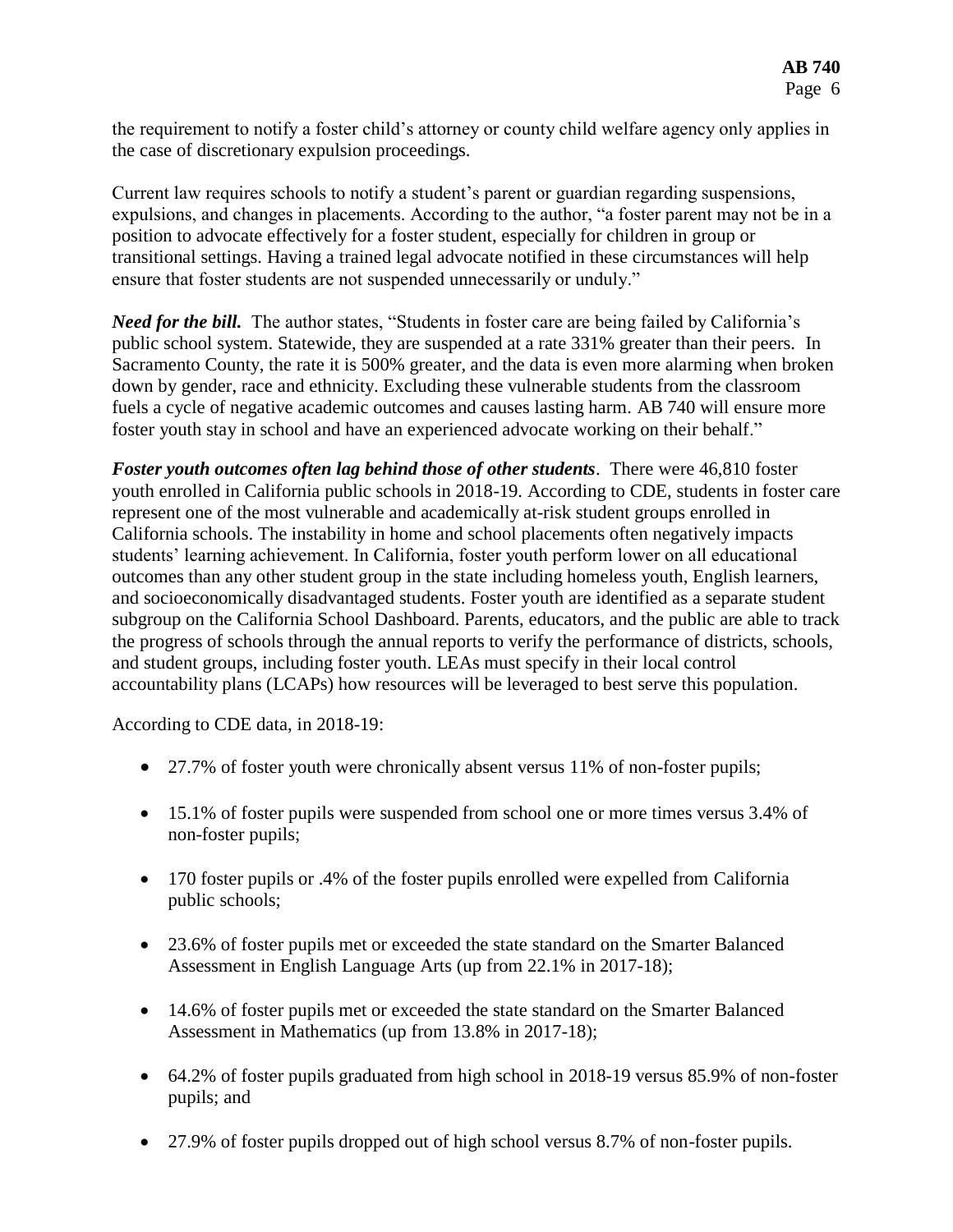A 2021 report by the CDE, *California Foster Youth Outcomes: Recommended Practices from Four Successful School Districts* identifies key factors negatively impacting student success of foster youth, including:

- "Changing schools hinders academic achievement. Students in foster care experience school changes more than their non-foster care peers. School mobility has negative effects on academic achievement, school attendance, and the likelihood of earning a high school diploma or equivalent. Students who experience frequent school changes face challenges in developing and sustaining supportive relationships with teachers or with peers;
- Delays in school enrollment for foster youth, often due to entry into foster care, change of placement, or failure to transfer records in a timely manner, can cause adverse consequences such as lowering school attendance, having to repeat courses, failure to address special education needs, and enrollment in appropriate classes; and
- Behavioral problems manifested by childhood maltreatment and traumatic experience severely interfere with learning. There is a large percentage of children and youth placed in foster care who experience physical and emotional trauma as a result of abuse, neglect, separation from family, and impermanence. Although youth are placed in foster care for their safety, foster youth often do not find the security and stability they need through the foster care system. Most children who enter foster care have been exposed to many conditions that have undermined their chances for healthy development. The detrimental effects of environmental, social, biological, and psychological risk factors such as abuse and neglect, exposure to illicit drugs, and poverty have significantly undermined the wellbeing of foster youth mental health. Therefore, students in foster care face more challenges in achieving learning success than their peers not in foster care."

Given the multitude of challenges faced by foster youth, it is important to ensure these pupils remain enrolled in school and that disruptions to their education caused by changes in placement or suspensions and expulsions are minimized.

*Alternatives to suspension and expulsion.* A meta-analysis of school suspension data found a significant inverse relationship between suspensions and achievement, along with a significant positive relationship between suspensions and dropout. (Noltemeyer, 2019)

According to the U.S. Department of Education: "Teachers and students deserve school environments that are safe, supportive, and conducive to teaching and learning. Creating a supportive school climate—and decreasing suspensions and expulsions—requires close attention to the social, emotional, and behavioral needs of all students. Evidence does not show that discipline practices that remove students from instruction—such as suspensions and expulsions—help to improve either student behavior or school climate." Schoolwide strategies employed by school districts include the following:

1) *Positive Behavior Interventions and Support (PBIS)*. Schools are increasingly adopting PBIS as alternatives to more punitive disciplinary policies. PBIS is a schoolwide approach to discipline that is intended to create safe, predictable, and positive school environments. When PBIS is practiced, schools see fewer students with serious behavior problems and an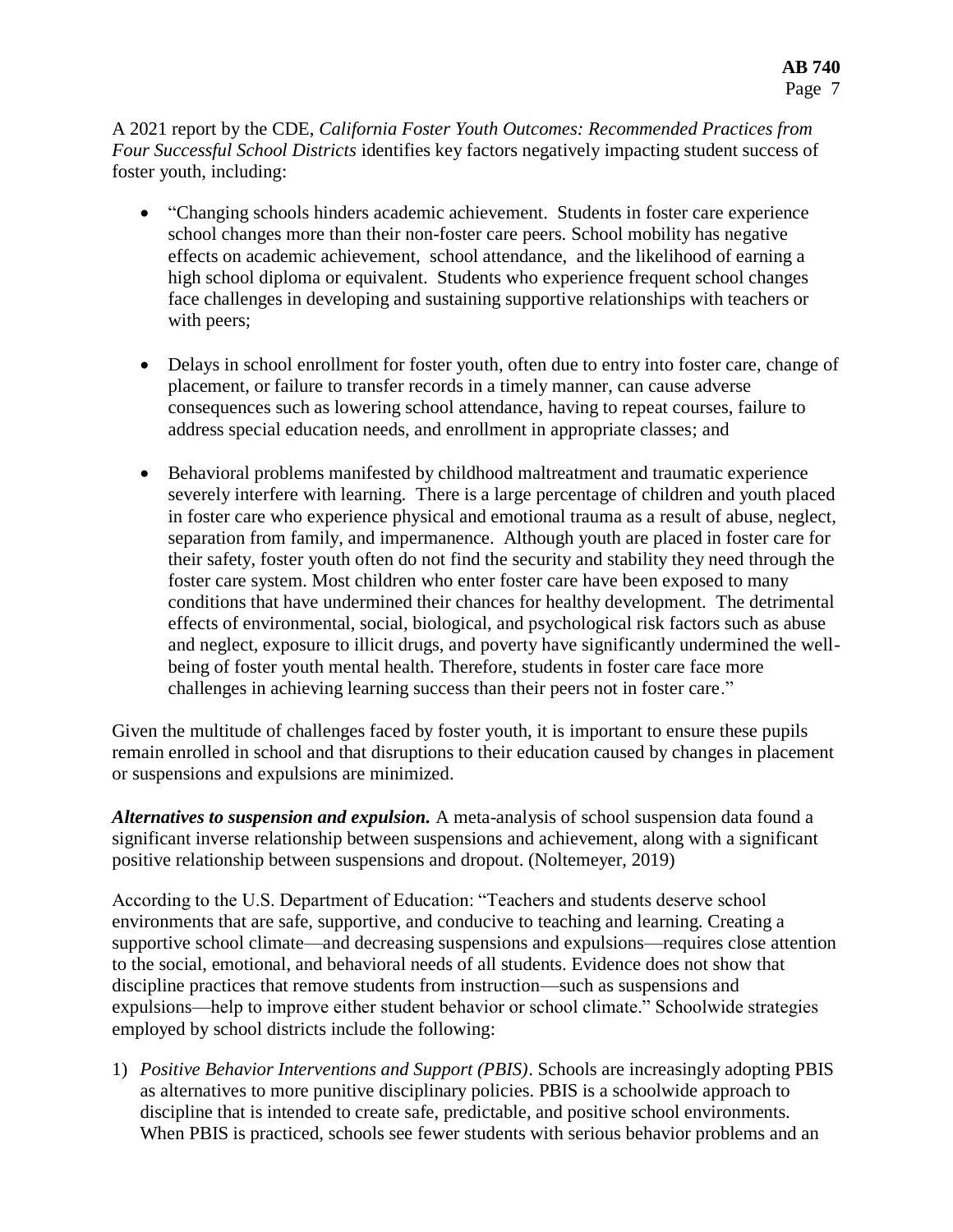overall improvement in school climate. Implementation of PBIS follows a multi-tiered response to intervention model:

- $\bullet$  Tier 1 Universal support is provided to all students by being exposed to explicit instruction on behavioral expectations;
- Tier 2 Students who do not respond sufficiently to Tier 1 receive additional support, often in the form of a check-in/check-out program;
- Tier 3 Students with significant behavioral challenges receive individualized support by a behavioral support team, or are referred for additional services.
- 2) *Restorative Practices*. According to a 2014 publication sponsored by the Advancement Project, the American Federation of Teachers, and the National Education Association, *Restorative Practices: Fostering Healthy Relationships & Promoting Positive Discipline in Schools, "*Restorative practices are processes that proactively build healthy relationships and a sense of community to prevent and address conflict and wrongdoing. This allows individuals who may have committed harm to take full responsibility for their behavior by addressing the individual(s) affected by the behavior. These practices are not intended to replace current initiatives and evidence-based programs like PBIS or social and emotional learning models. Restorative practices work when they are implemented schoolwide and integrated into the fabric of the school community."

Restorative practices in schools are considered a non-punitive approach as an alternative to harsh zero tolerance policies. A number of studies suggest positive outcomes of implementing restorative practices in schools, including lower suspension rates, improved school climate, and improved student attendance. However, some question the validity of the studies as many failed to use experimental methods.

*The State has invested in alternatives to suspension and expulsion.* In recent years, the Legislature has allocated resources specifically designed to improve school climate and reduce exclusionary disciplinary practices. These include the following:

1) *Multi-Tiered System of Support (MTSS).* Since 2015, the Legislature has appropriated over \$45 million to encourage LEAs to establish and align schoolwide, data-driven systems of academic and behavioral supports to more effectively meet the needs of California's diverse learners in the most inclusive environment.

In 2015, the CDE conducted a competitive grant process and awarded \$10 million of the initial round of funding to the Orange County Department of Education (OCDE) for their Scaling Up MTSS Statewide (SUMS) Initiative. The focus of the SUMS Initiative is to develop resources for MTSS within an LEA that align the academic, behavioral, and socialemotional supports in an LEA in order to serve the whole child. It involves family and community engagement, administrative leadership, integrated education frameworks, and inclusive policy and practice.

The OCDE has provided subgrants to LEAs to engage them in a process to assess their strengths, coordinate supports to their LCAP and align their MTSS efforts with the eight state priorities. The OCDE has distributed the grant funding into three separate cohorts with up to \$6 million awarded in each round of applications. For the third and most recent funding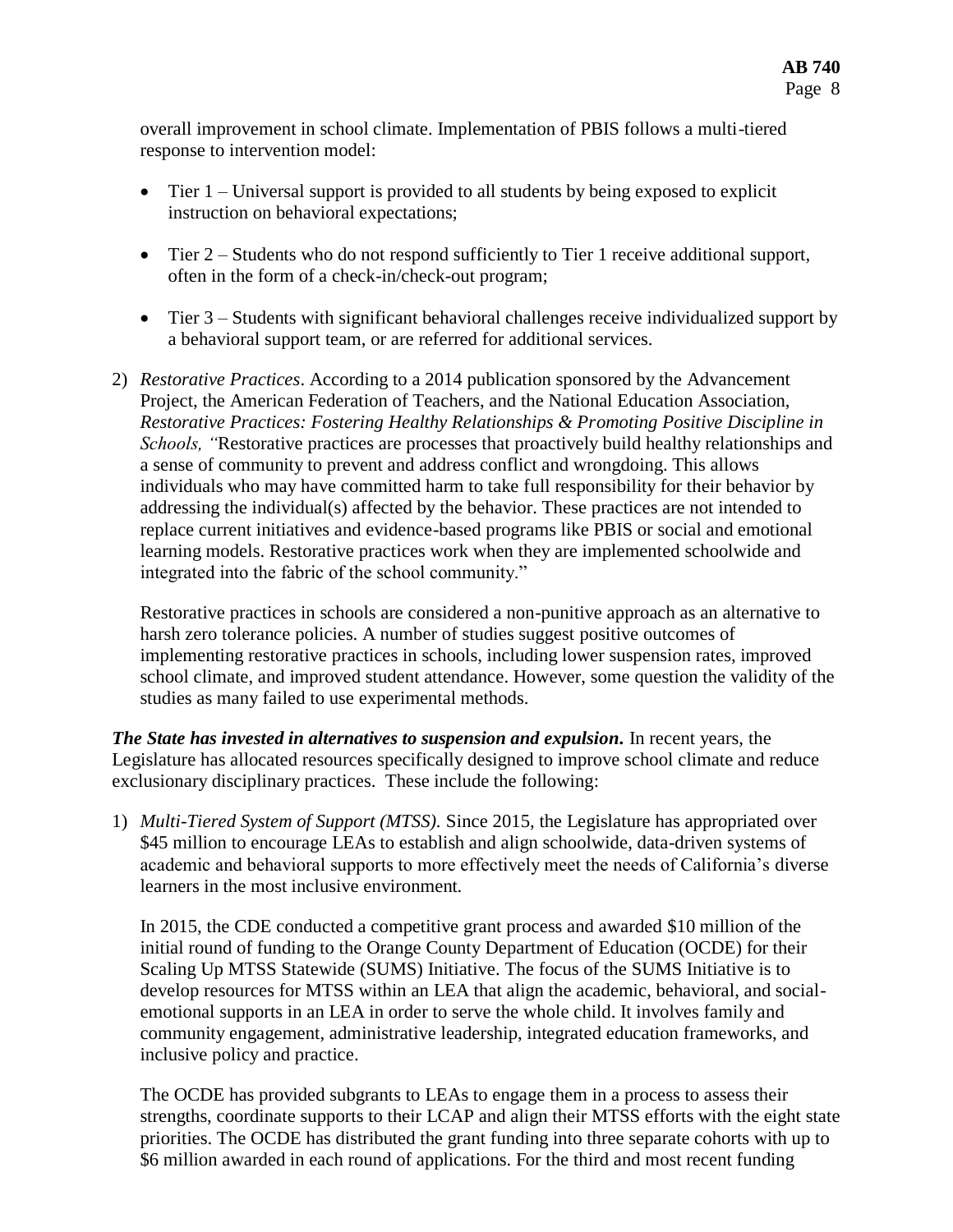phase of the SUMS grant, the OCDE and the BCOE partner with the University of California, Los Angeles (UCLA) Center for the Transformation of Schools to expand the State's MTSS framework. Through this collaborative effort, they are developing evidencebased tools and training for educators and school systems. Their work expands restorative justice, bullying prevention and positive behavior interventions and minimize the use of emergency interventions. Their joint effort also establishes a pilot program to help LEAs to promote positive school climates by improving student-teacher relationships, increasing student engagement, and promoting alternative discipline practices.

- 2) The 2021-22 Budget included significant investments to address student mental health and improve school climate, including the following:
	- \$100 million in competitive grants to LEAs for pre-K and Kindergarten teacher training, including trauma-informed practices;
	- \$3 billion for community school grants with an emphasis on integrated support services including coordination of trauma-informed health, mental health and social services; as well as training for teachers re: trauma-informed practices;
	- \$1.5 billion for educator effectiveness block grants, including funding to train teachers on trauma-informed practices;
	- \$50 million for MTSS grants to LEAs to implement trauma-informed practices;
	- \$6 million to CDE to develop an optional trauma-informed practice module as a supplement for school climate surveys;
	- \$700,000 in ongoing funding to CDE to establish Office of School-Based Health;
	- \$5 million to CDE for a School Health Demonstration Project to increase access to school-based health & mental health services and increase federal reimbursements;
	- Youth & Behavioral Health Initiative over \$4 billion invested in a wide range of youth behavioral health initiatives, including many efforts to foster partnerships between schools and county/community-based providers to improve access to mental health services in schools.

*Holding schools accountable for suspension and expulsion rates.* California's Local Control Funding Formula (LCFF) and LCAP requirements include school climate as one of the eight state priorities. All California school districts, county offices of education (COEs), and charter schools, are required to report and examine pupil suspension and expulsion rates on their LCAP and annual updates. It has been suggested that this requirement to clearly report disciplinary actions, in the aggregate as well as by subgroup, including foster youth, will increase pressure on schools to employ alternatives to suspension and expulsion.

*Recommended Committee Amendments. Staff recommends that the bill be amended* to require charter schools to notify a foster child's attorney and county social worker in the case of any involuntary removal of the pupil from the charter school, including suspensions and expulsions.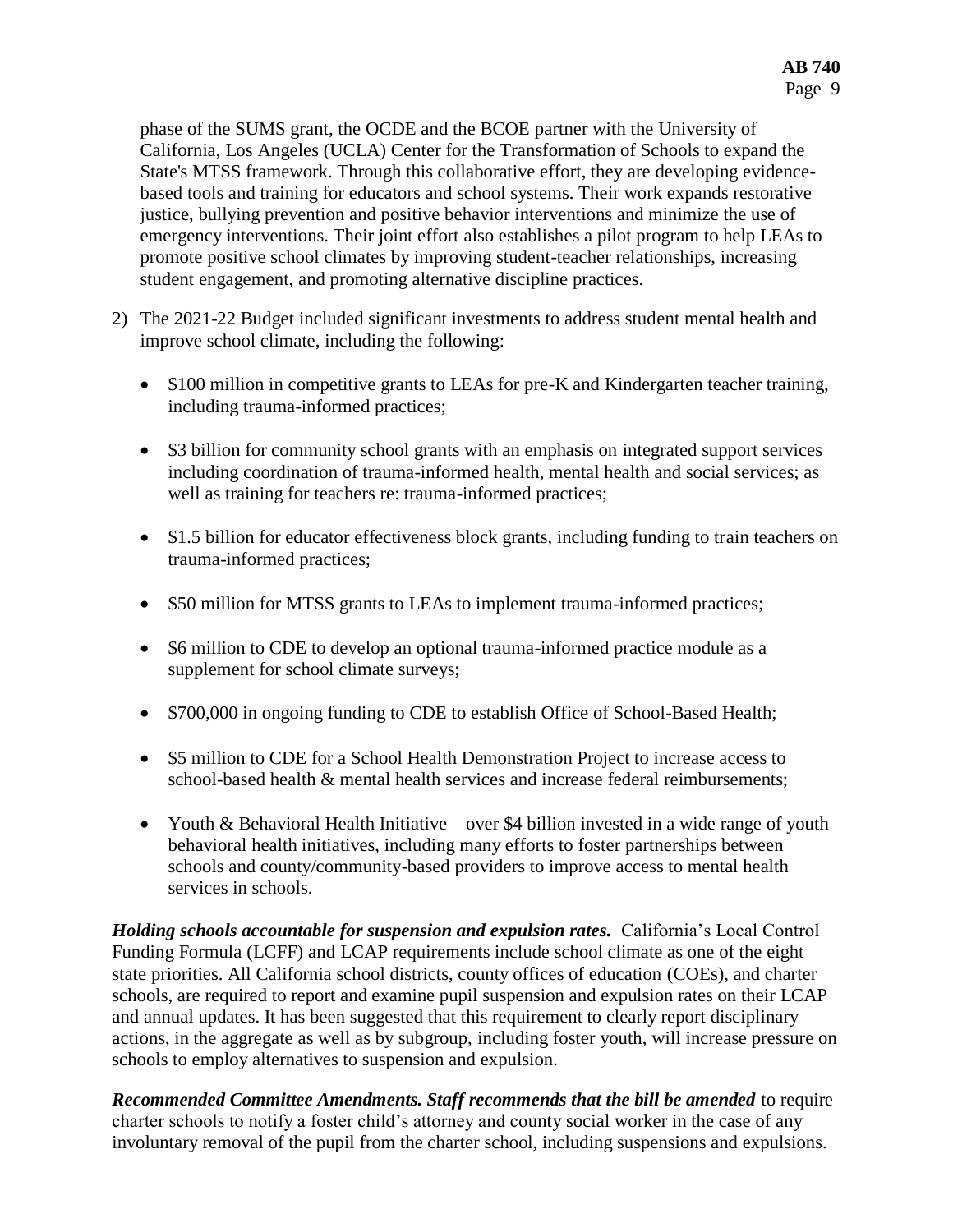*Arguments in support.* The Children's Law Center of California, a co-sponsor, notes, "Parents are commonly the most committed advocates for their children. But, by definition, foster children have been separated from their parents. By requiring a foster child's state-appointed attorney to be notified of suspensions, expulsions, or involuntary school transfers in the same fashion as parents are notified, AB 740 will ensure that all foster children have someone to advocate on their behalf in school discipline proceedings. Foster parents or guardians may lack the time, background, or expertise to advocate for the academic rights of the children in their care. Furthermore, students may cycle through multiple placements or be placed in group homes, which makes advocacy at school even less likely.

Students in foster care are suspended at disproportionately high rates. Statewide, the suspension rate for foster children is more than four times the suspension rate for their non-foster peers. Breaking this data down by race, gender, and ethnicity reveals even more alarming inequities. Black male students are suspended at six times the statewide average rate. Missing valuable class time due to school suspensions deepens existing opportunity gaps for foster students and fuels a cycle of negative academic outcomes. Children in foster care are assigned a court-appointed attorney to advocate on their behalf. Ensuring that a foster child's attorney is notified of school discipline proceedings is a simple and necessary step to safeguard the educational rights of these vulnerable students."

*Related legislation.* SB 860 (Beall) Chapter 231, Statutes of 2020, requires each COE Foster Youth Services (FYS) Coordinating Program to ensure the students they serve in foster care fill out the forms necessary to receive financial aid for college. It also requires the Superintendent of Public Instruction (SPI) to report financial aid form completion information

AB 854 (Weber) Chapter 781, Statutes of 2015, restructures the existing Foster Youth Services (FYS) program by shifting the primary function from direct services to coordination, and allows program funds to be used to support all students in foster care, irrespective of placement.

AB 379 (Gordon) Chapter 772, Statutes of 2015 made complaints regarding the educational rights of students in foster care subject to the Uniform Complaint Procedures process.

AB 224 (Jones-Sawyer) Chapter 554, Statutes of 2015 requires that a standardized notice of educational rights of foster youth be created and disseminated.

AB 1909 (Ammiano) Chapter 849, Statutes of 2012, requires schools to notify a foster youth's attorney and representative of the county child welfare agency of pending expulsion or other disciplinary proceedings.

SB 933 (Thompson) Chapter 311, Statutes of 1998, expanded the FYS program statewide through county offices of education, and targeted funding to students residing in licensed children's institutions.

AB 1808 (Steinberg) Chapter 75, Statutes of 2006, expanded the FYS program to serve youth in foster family homes, foster family agencies, and juvenile detention facilities.

AB 2489 (Leno) of the 2005-06 Session would have expanded the FYS program and required that each program identify a foster youth educational services advocate.